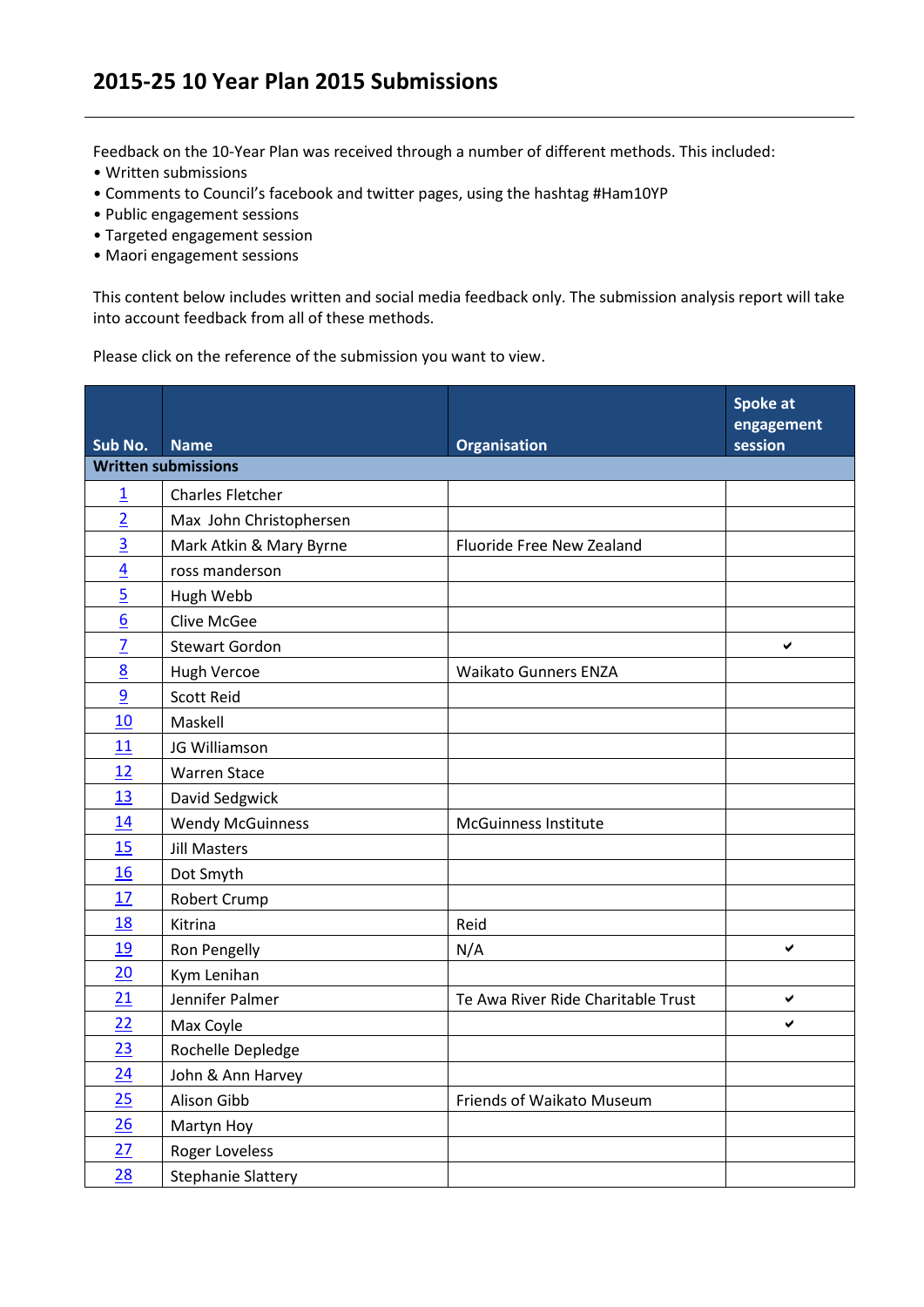| 29              | <b>Wendy Gallaher</b>            |                               |   |
|-----------------|----------------------------------|-------------------------------|---|
| 30              | Carolyn Henson                   |                               |   |
| 31              | Paul Woodgate                    | N/A                           |   |
| 32              | Kelly Knox                       |                               |   |
| <u>33</u>       | <b>Margaret Standing</b>         | Sink or Swim                  |   |
| 34              | Julian So                        |                               |   |
| 35              | <b>Graeme Mead</b>               | <b>YMCA Hamilton</b>          |   |
| 36              | Gayl M de Boer                   |                               |   |
| 37              | <b>EA Gann</b>                   |                               |   |
| <u>38</u>       | Sunil Patil                      |                               |   |
| <u>39</u>       | <b>Ross Gardiner</b>             |                               |   |
| 40              | <b>Quentin Weber</b>             |                               |   |
| 41              | <b>Chris Mathers</b>             | <b>HCC</b>                    |   |
| 42              | Steve McLennan                   | private individual            |   |
| 43              | Ian Bridge                       |                               | ✔ |
| 44              | Mano Manoharan                   |                               |   |
| 45              | John Currie                      |                               |   |
| 46              | Ron Smith                        |                               |   |
| 47              | Rudy Kuhn                        | <b>Fairfield College</b>      |   |
| <u>48</u>       | <b>Barry and Catherine Smith</b> |                               | ✔ |
| <u>49</u>       | Geoff Kreegher                   |                               |   |
| 50              | Paul Martin                      |                               |   |
| 51              | Jan Missen                       | Hamilton Boys' High School    |   |
| 52              | Haleigh Ardern                   |                               |   |
| 53              | Colleen Bennett                  |                               |   |
| 54              | Christabel Ritson                |                               |   |
| 55              | Daniel Silva                     |                               |   |
| 56              | Ian Frater                       |                               |   |
| 57              | David Hembrow                    |                               |   |
| 58              | Jennifer Nicholls                |                               |   |
| 59              | Miriam ten Hove                  |                               |   |
| 60              | <b>Heather Connolly</b>          |                               |   |
| 61              | <b>Judy Salter</b>               |                               |   |
| 62              | Penny Pollard                    |                               |   |
| 63              | Sarah Halliday                   |                               |   |
| 64              | Analea Cruz                      |                               |   |
| 65              | Nikki Watson-Paul                |                               |   |
| 66              | Kellaway                         |                               |   |
| 67              | Lena-Jane Walls                  |                               |   |
| <u>68</u>       | Fleur Cook                       |                               |   |
| 69              | Amy Bird                         |                               |   |
| $\overline{20}$ |                                  | Hamilton North East Community | ✔ |
|                 | Diana Wood                       | Development Trust             |   |
| 71              | Jasjeet Parihar                  |                               |   |
| 72              | Meike Raasche                    |                               |   |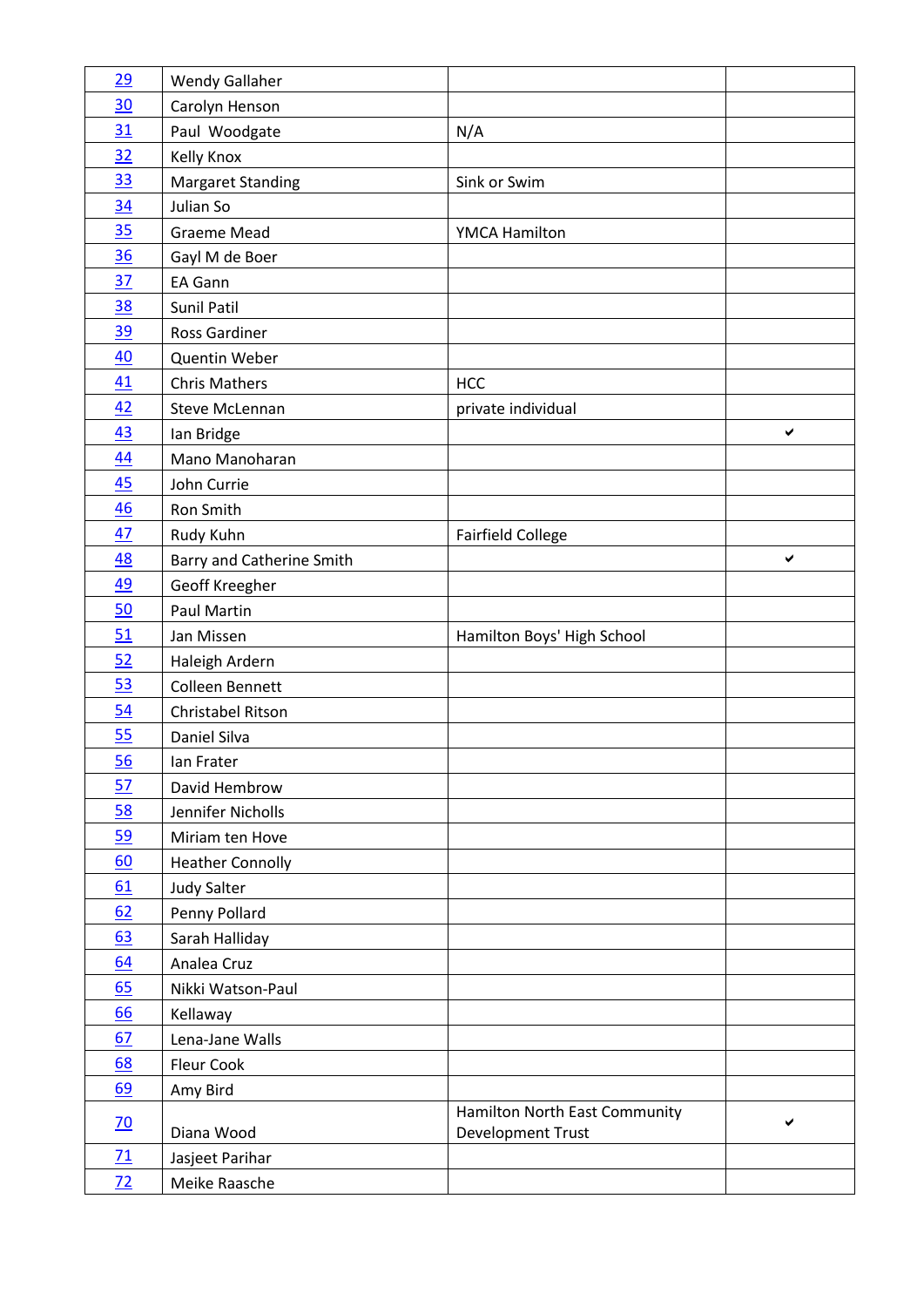| 73              | kyungtae kang             |                                      |              |
|-----------------|---------------------------|--------------------------------------|--------------|
| 74              | Sheree Julian             | Hamilton West School                 |              |
| 75              | <b>Richard Varey</b>      |                                      |              |
| 76              | Sarah Weaver              |                                      |              |
| 77              | Sue Prendergast           |                                      |              |
| $\overline{78}$ | Janine Mulgrew            |                                      |              |
| 79              | Veruschka Tan             |                                      |              |
| 80              | <b>Kelly Moore</b>        |                                      |              |
| 81              | Sarah Cable               |                                      |              |
| 82              | Nicole Rutter             |                                      |              |
| 83              | Jason Wade                | Hamilton Operatic Society Inc.       | ✔            |
| 84              | Anna Pratt                |                                      |              |
| 85              | Merilyn Manley-Harris     |                                      |              |
| 86              | Joanne Burr               |                                      |              |
| 87              | Fumiko Nishimura          |                                      |              |
| 88              | Sandra Rodgers            |                                      | ✔            |
| 89              | Judy McDonald             | Living Streets Aotearoa              | ✔            |
| 90              | Kristen Price             | <b>Toimata Foundation</b>            |              |
| 91              | Karl Retief               | Kiwi Property                        |              |
| 92              | Roger Loveless            | <b>CCS Disability Action Waikato</b> |              |
| 93              | Claire Zhao               |                                      |              |
| 94              | Marilyn Yeoman            | <b>Friends of Hamilton Gardens</b>   |              |
| 95              | Michelle Baillie          | <b>SKYCITYHamilton Limited</b>       |              |
| 96              | Lu Kadry                  |                                      |              |
| 97              | Joanne Davidson           |                                      |              |
| 98              | Kate Monahan              |                                      |              |
| 99              | Mark Donnelly             | <b>Hamilton Cricket Association</b>  |              |
| <u>100</u>      | Natalie Adams             |                                      |              |
| 101             | Borden Li                 |                                      |              |
| <u>102</u>      | <b>GEOFFREY E WALPOLE</b> | Porirua City Councillor 1985-2000    | ✔            |
| 103             | Julie Oliver              |                                      |              |
| <u>104</u>      | Janet Amey                |                                      |              |
| <b>105</b>      | Sarah Raman               |                                      |              |
| <b>106</b>      | Judy Patterson            | Ratepayer/SOS Group                  | $\checkmark$ |
| 107             | Manon Cellier             |                                      |              |
| <u>108</u>      | John Allan Gallagher      | Gallagher Group                      | ✔            |
| <u>109</u>      | Rachel Hamill             |                                      |              |
| <b>110</b>      | Martin Toop               |                                      | $\checkmark$ |
| <u>111</u>      | Isy Kennedy               | Private                              |              |
| 112             | Doug Stewart              |                                      |              |
| <u>113</u>      | Lois Livingston           | Hamilton East Community Trust        | ✔            |
| 114             | Anna Woolfrey             |                                      |              |
| 115             | Murray Dear               | Hillcrest Bowling Club Inc.          |              |
| <u>116</u>      | Nick Barton               | U Leisure / University of Waikato    |              |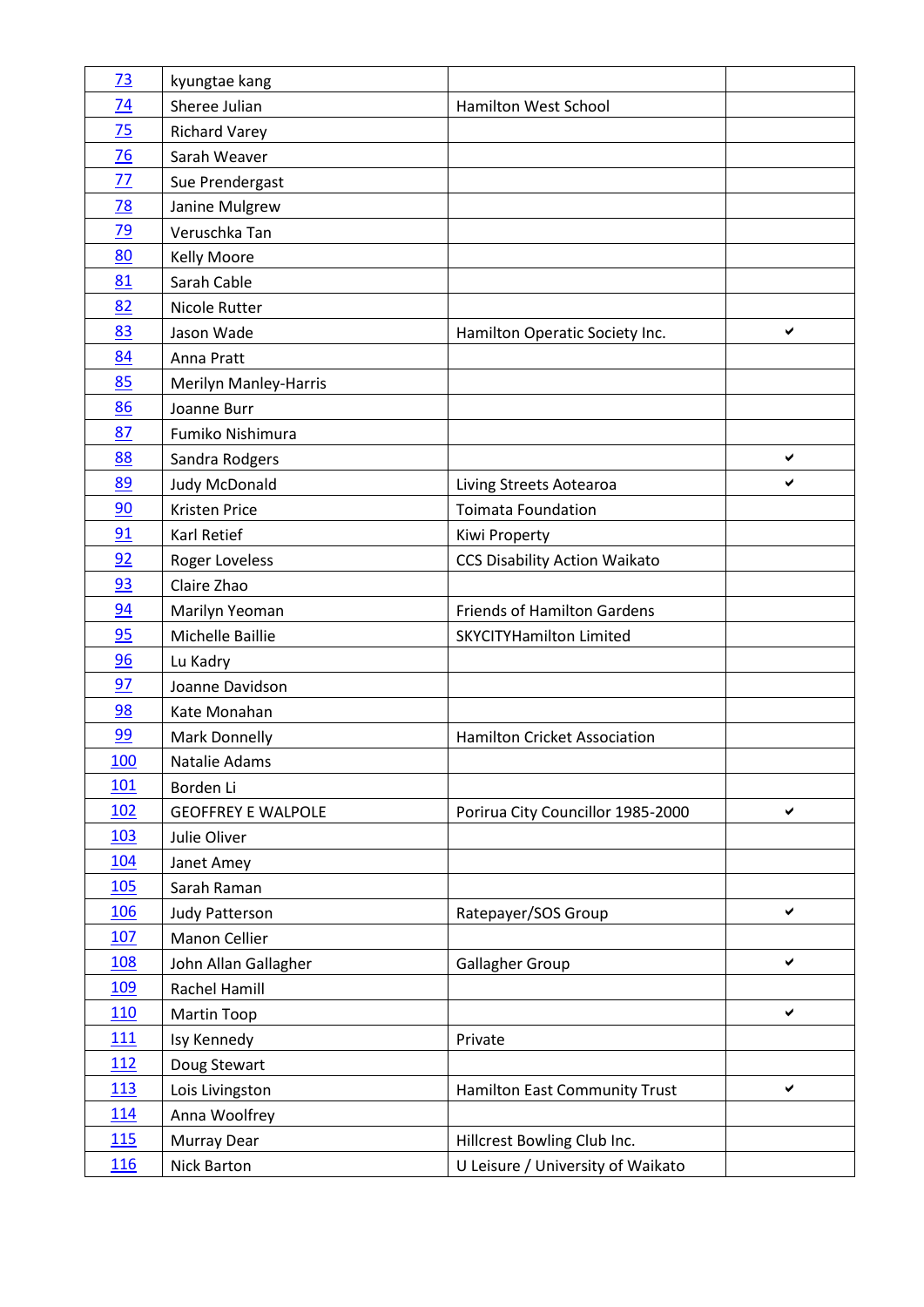| 117        | Elizabeth Gehrke          |                                                   |   |
|------------|---------------------------|---------------------------------------------------|---|
| 118        | Susan Woodhouse           |                                                   | ✔ |
| 119        | Sounder Rajan             |                                                   |   |
| 120        | Megan Smith               |                                                   |   |
| 121        | Jackie Fitchman           |                                                   |   |
| 122        | Bryan de Rooy             |                                                   |   |
| 123        | Kylie O'Dwyer             |                                                   |   |
| <u>124</u> | Olivia Giffney            |                                                   |   |
| 125        | Jason Lee                 |                                                   | ✔ |
| <b>126</b> | Hallam                    | Woolfrey                                          |   |
| 127        | Benjamin Ormsby           |                                                   |   |
| 128        | Sarah Mackay              |                                                   |   |
| <u>129</u> | Paula Cox                 |                                                   |   |
| 130        | <b>CORALIE CHRISTIE</b>   |                                                   |   |
| 131        | <b>SHEREE BROWN</b>       |                                                   |   |
| 132        | Jane Wood                 | Pukete Neighbourhood House                        | ✔ |
| 133        | <b>DONNA PEHI</b>         |                                                   |   |
| 134        | Ian JD Craig              |                                                   |   |
| <u>135</u> | <b>Tim Manukau</b>        | Waikato-Tainui Te Kauhanganui<br>Incorporated     | ✔ |
| 136        | <b>Katy King</b>          |                                                   | ✔ |
| <u>137</u> | <b>Russ Powell</b>        |                                                   |   |
| 138        | <b>Christine Banfield</b> |                                                   |   |
| <b>139</b> | John and Bunny Mortimer   |                                                   |   |
| 140        | <b>Bunny Mortimer</b>     |                                                   |   |
| 141        | Jane Carmichael           | Hamilton West School                              |   |
| 142        | Jennifer Hewitt           |                                                   |   |
| 143        | Lori Silsbee              |                                                   |   |
| 144        | Michael Etheridge         |                                                   |   |
| <u>145</u> | M A Pollard               |                                                   |   |
| 146        | Katherine Luketina        | Sink Or Swim Hamilton                             | ✔ |
| <u>147</u> | Katherine Luketina        |                                                   |   |
| 148        | Desiree Ratima            |                                                   |   |
| 149        | Michelle Challies         |                                                   |   |
| <b>150</b> | Elizabeth de Jong         |                                                   |   |
| <u>151</u> | Simon Lawrence            |                                                   |   |
| <u>152</u> | Hannah Palmer             |                                                   |   |
| 153        | <b>Tony Dixon</b>         |                                                   |   |
| <u>154</u> | Shannon Ellingford        |                                                   |   |
| <b>155</b> | <b>Grant Ellingford</b>   |                                                   |   |
| <b>156</b> | John Hadfield             |                                                   |   |
| <u>157</u> | <b>Grant Blackie</b>      | Mangakotukutuku Stream care<br>Group Incorporated |   |
| 158        | Jeanette Fitzsimons       | (chair) HCC Sustainability Panel                  |   |
| <u>159</u> | <b>Rose Gilling</b>       |                                                   |   |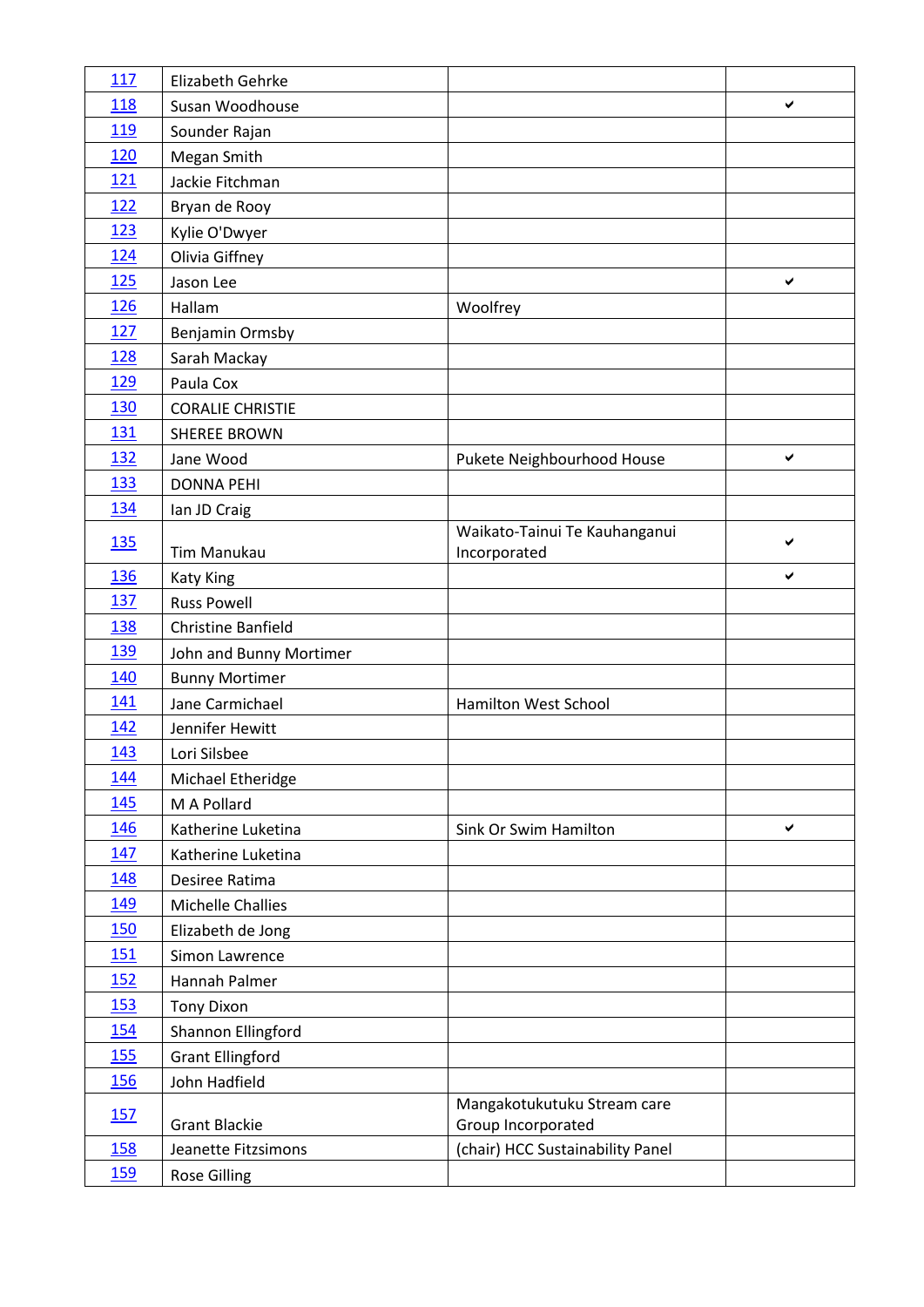| 160        | <b>Richard Ruske</b>                | <b>Everton Heights Limited</b>                    |   |
|------------|-------------------------------------|---------------------------------------------------|---|
| 161        | Barbara Mary Crawforth              |                                                   |   |
| 162        | <b>Nick Cantlon</b>                 |                                                   |   |
| 163        | Maria McWhannell                    |                                                   |   |
| 164        | Rose Black                          | Living Wage Kirikiriroa                           | ✔ |
| 165        | Solita-Rose Walker                  |                                                   |   |
| 166        | Pat McNair                          |                                                   |   |
| 167        | Penny Clark                         |                                                   |   |
| 168        | Roger Hennebry                      | Hamilton Grey Poloer                              |   |
| 169        | <b>Gina Marcum</b>                  | Sacred Heart Girls' College, Hamilton             |   |
| 170        | Sarah Nathan                        | Creative Waikato                                  | ✔ |
| 171        | Sally Kerr                          |                                                   |   |
| <u>172</u> | Sarah Gibb                          |                                                   |   |
| <u>173</u> | Cherie McCleery                     | Swimming Waikato                                  |   |
| 174        | <b>Tom MacRae</b>                   |                                                   |   |
| 175        | <b>Bruce Clarkson</b>               | <b>Environmental Research Institute</b>           | ✔ |
| 176        | Mischele Rhodes                     |                                                   | ✔ |
| 177        | Katherine Hay                       |                                                   |   |
| 178        | Arthur Giffney                      |                                                   |   |
| 179        | Megan Campbell                      | Rototuna Junior High School                       |   |
| 180        | Robert Brodnax                      | <b>NZTA</b>                                       | ✔ |
| 181        | Mark Penman                         | Hamilton West school                              |   |
| 182        | Stephen Robert Seator               | <b>Hamilton West School</b>                       |   |
| 183        | Leonie Sheehan                      |                                                   |   |
| <u>184</u> | Shubhangi Parulekar                 |                                                   | ✔ |
| 185        | <b>Joy Howland</b>                  |                                                   |   |
| 186        | Rotokauri Development Limited (RDL) | CKL Planning, Surveying, Engineering              |   |
| 187        | Frances Letford                     |                                                   |   |
| 188        | <b>Sharon Martin</b>                |                                                   |   |
| 189        | Pippa Wright                        | Hamilton East School                              |   |
| <u>190</u> | Kay O'Grady                         |                                                   |   |
| <u>191</u> | Margaret Turner                     |                                                   |   |
| <u>192</u> | Sue Buckley                         |                                                   |   |
| <u>193</u> | Lois Livingston                     | Riverlea Theatre and Arts Centre<br>Incorporated  |   |
| <u>194</u> | Craig Adams                         |                                                   |   |
| <u>195</u> | John Lawson                         |                                                   |   |
| <u>196</u> | Kathryn Parsons                     | Friends of Hamilton Public Library<br>Association |   |
| 197        | <b>Grant Stuart</b>                 |                                                   |   |
| <u>198</u> | Wood                                |                                                   |   |
| <u>199</u> | Alison Hamilton                     | Sink or Swim                                      |   |
| 200        | Zoe White                           |                                                   |   |
| 201        | Emma Weenink                        | Sport New Zealand                                 |   |
| 202        | Chris White                         |                                                   |   |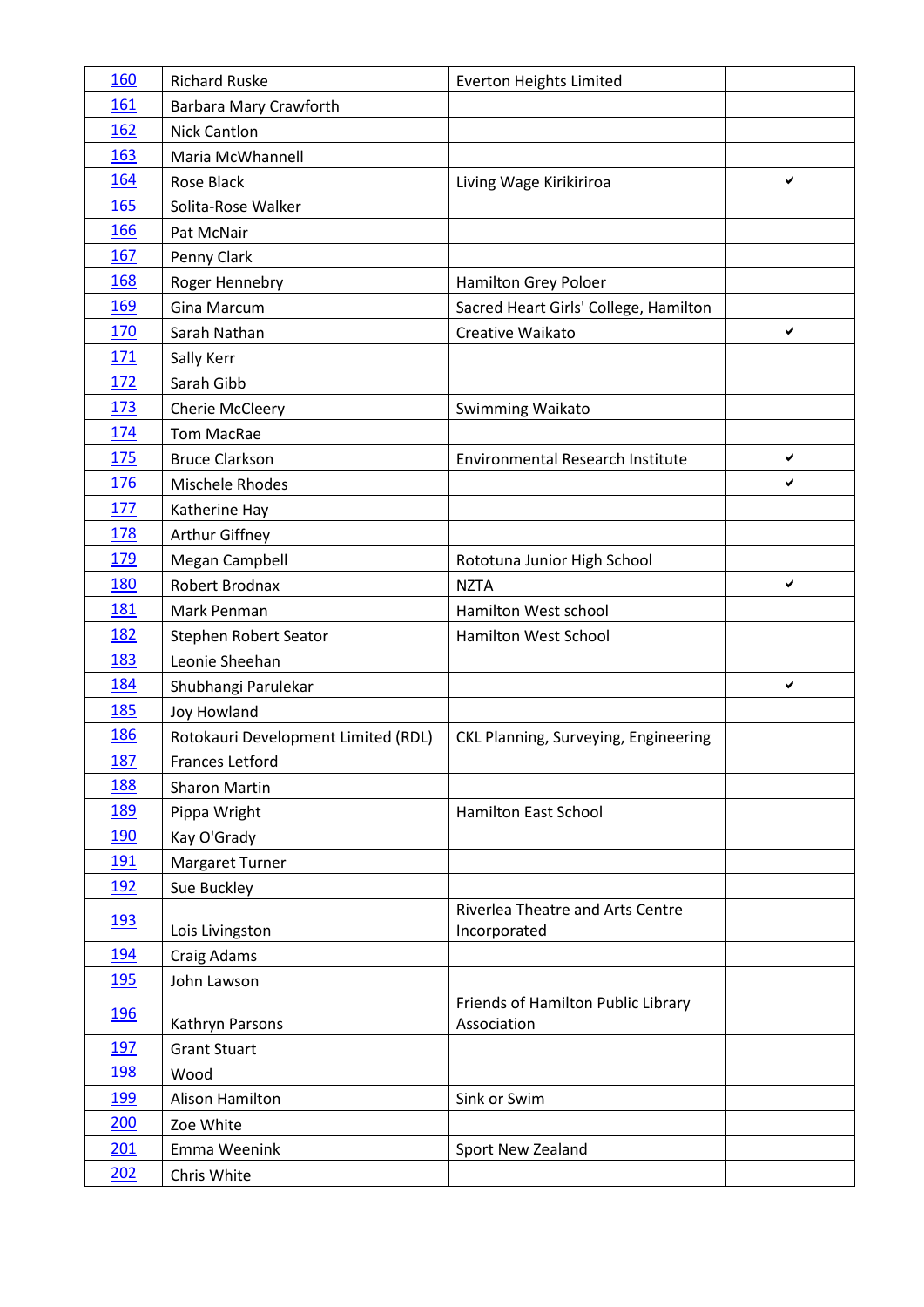| 203        | Narinder Sagoo             | <b>Waikato Motel Association</b>               |   |
|------------|----------------------------|------------------------------------------------|---|
| 204        | Ian Stewart                |                                                |   |
| 205        | <b>Gus Hastie</b>          |                                                |   |
| 206        |                            | Arts Council of New Zealand Toi                |   |
|            | David Pannett              | Aotearoa (Creative New Zealand)                |   |
| 207        | Neil Quigley               | University of Waikato                          |   |
| 208        | Dave Serjeant              | <b>Adare Company Limited</b>                   |   |
| 209        | <b>Grant Pearse</b>        |                                                |   |
| 210        | David Keys                 |                                                |   |
| 211        | Callum MacRae              |                                                |   |
| 212        | Barry Ross                 | Probus Club of Fairfield                       |   |
| 213        | Niwa Nuri                  | <b>Trust Waikato</b>                           |   |
| 214        | Leonie Grigsby             |                                                |   |
| 215        | Jacob Robert Smith         |                                                |   |
| 216        | Aiyana Grigsby             |                                                |   |
| 217        | Carolyn McKenzie           |                                                | ✔ |
| 218        | <b>Margaret Parry</b>      |                                                |   |
| 219        | Y Taylor                   |                                                |   |
| 220        | Peter Brooky               |                                                |   |
| 221        | Elizabeth Brown            |                                                |   |
| 222        | <b>Sharee Steer</b>        |                                                |   |
| 223        | <b>Colin Steer</b>         |                                                |   |
| 224        | <b>Felicity Hanlon</b>     |                                                |   |
| 225        | Tama Potaka & Dean Shields | Tainui Group Holdings (TGH)                    | ✔ |
| 226        | Keith O'Donnell            | Hamilton west School                           |   |
| 227        | Elizabeth Stein            |                                                |   |
| 228        | <b>Daniel Verry</b>        |                                                |   |
| 229        | Megan Bourke               |                                                | ✔ |
| 230        | Alexia Hanlon              |                                                |   |
| 231        | Colin Hanlon               |                                                |   |
| 232        | Diane Rowe                 |                                                |   |
| 233        | Louise Baldock             |                                                |   |
| 234        | Oralee Baldcock-Mauriri    |                                                |   |
| 235        | Shanon Gatland             |                                                |   |
| 236        | Andrew Garfield            |                                                |   |
| 237        | <b>Beate James</b>         |                                                |   |
| 238        | Verna Tuteao               |                                                |   |
| 239        | Alan MacRae                |                                                |   |
| 240        | Aisling Osborne            |                                                |   |
| 241        | Colin Jones                | <b>Commercial &amp; Industrial Consultants</b> |   |
| 242        | Larnette Bell              |                                                |   |
| 243        | Shannon Denby              |                                                |   |
| 244        | Shandra Fransen            |                                                |   |
| 245        | Morgan McLaughlin          |                                                |   |
| <u>246</u> | Amleer Bold                |                                                |   |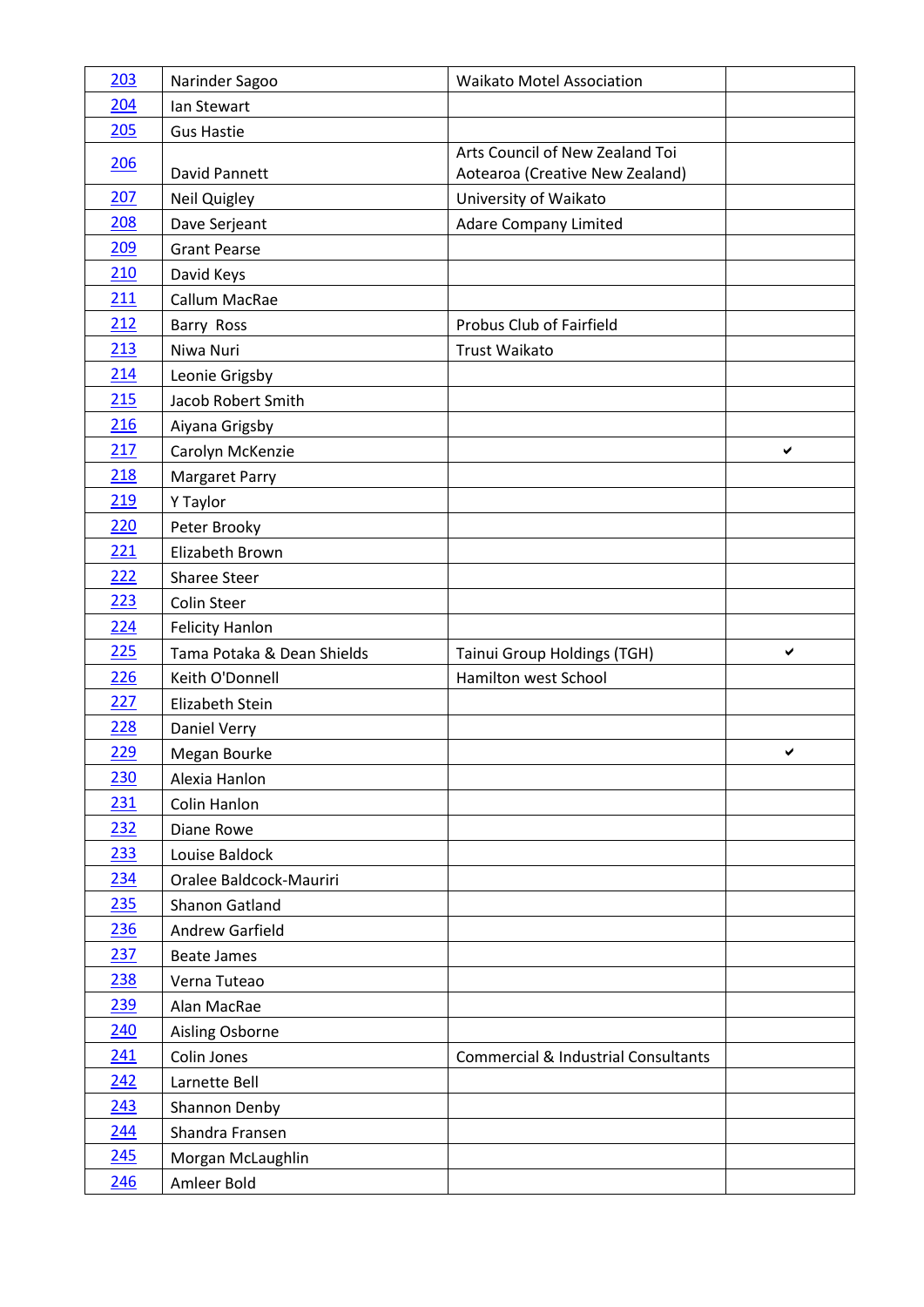| 247        | Allen Crow                |                               |  |
|------------|---------------------------|-------------------------------|--|
| 248        | Jacqui Dawson             |                               |  |
| 249        | DAmian John Dawson        |                               |  |
| 250        | Lorraine Wilson           |                               |  |
| 251        | Deborah Cotter            |                               |  |
| 252        | Pauline Holden            |                               |  |
| 253        | CJ Grainger               |                               |  |
| 254        | <b>Harvey Coombes</b>     |                               |  |
| 255        | Sarah Crome               |                               |  |
| 256        | Cedric Butler             |                               |  |
| 257        | Sam Walker                |                               |  |
| 258        | Ian Waite                 |                               |  |
| 259        | Paula Sage                |                               |  |
| 260        | Paul Thompson             |                               |  |
| 261        | Katherine Caddy           |                               |  |
| 262        | <b>Bill and Sue Grant</b> |                               |  |
| 263        | <b>Tess Smith</b>         |                               |  |
| 264        | Te-One Owen Simmonds      |                               |  |
| 265        | Linda Te Namu             |                               |  |
| 266        | <b>Barry McNair</b>       |                               |  |
| 267        | Kelly Fredrickson         |                               |  |
| 268        | Malanie Rangiawha         |                               |  |
| 269        | Lesley Efremoff           |                               |  |
| 270        | Adrienne J Agnew          |                               |  |
| <u>271</u> | Donna England             |                               |  |
| 272        | Lynn Bartlam              |                               |  |
| 273        | Janniece Blackbourn       |                               |  |
| 274        | Paula Colloty             |                               |  |
| 275        | Belinda Nichol            |                               |  |
| 276        | Maxine Inwood             |                               |  |
| 277        | <b>Allan Thomas</b>       |                               |  |
| 278        | Alison Irwin              |                               |  |
| 279        | Will Irwin                |                               |  |
| <b>280</b> | Dell Hood                 | Waikato DHB Population Health |  |
| 281        | Sandie Parr               |                               |  |
| <u>282</u> | <b>Pauline Sinel</b>      |                               |  |
| 283        | <b>Barbara Sinel</b>      |                               |  |
| 284        | Donna Tito                |                               |  |
| <u>285</u> | Tanya Wakefield           |                               |  |
| <u>286</u> | Arleen Bejerano           |                               |  |
| 287        | Diane Carter              |                               |  |
| 288        | Andrea Goble              | Community Waikato             |  |
| 289        | Abby Daly                 |                               |  |
| <u>290</u> | Megan Titchener           |                               |  |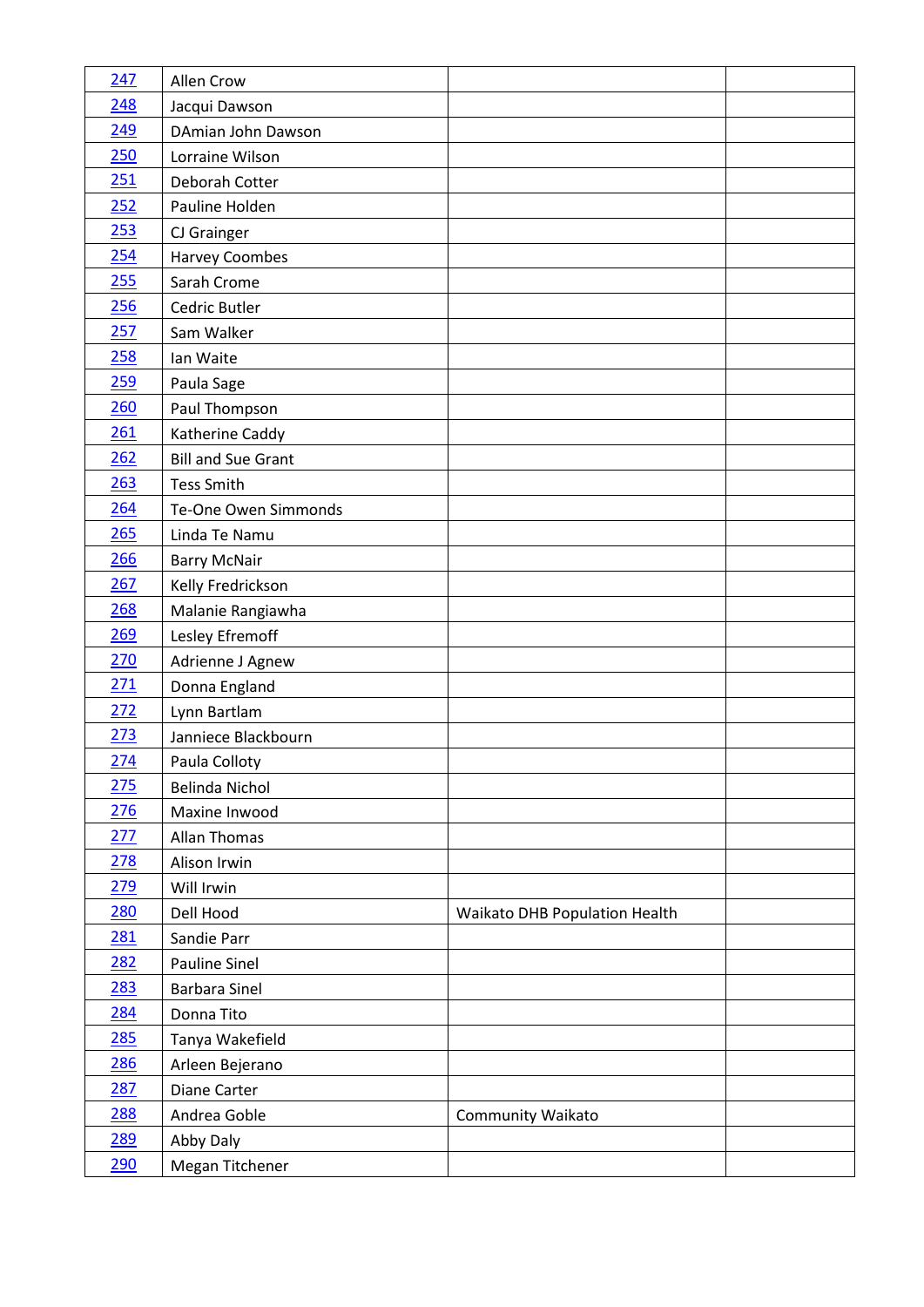| 291        | Robert Dol                                                                          | Property Council New Zealand                                     |   |
|------------|-------------------------------------------------------------------------------------|------------------------------------------------------------------|---|
| 292        | Kiri Goulter                                                                        | Hamilton & Waikato Tourism                                       | ✔ |
| 293        | Craig Batchelor                                                                     | Boffa Miskell Ltd                                                | ✔ |
| 294        | Aaron Wong                                                                          | <b>Generation Zero</b>                                           | ✔ |
| <u>295</u> | David Smith                                                                         |                                                                  |   |
| 296        | Vaughan Payne                                                                       | Waikato Regional Council                                         |   |
| 297        | Sandy Turner                                                                        | <b>Hamilton Central Business</b><br>Association                  | ✔ |
| <u>298</u> | Rob Davidson, Claire Sherrington, Rex<br>Bushell, Paul Bradley and Ashley<br>Hooper | Cycle Action Waikato                                             |   |
| <u>299</u> | Peter and Donna Findlay, and<br>Riverside Oak Estate Ltd                            | Peter Findlay & Associates Ltd                                   |   |
| 300        | Did not specify                                                                     |                                                                  |   |
| 301        | Jon Webb & Tony McLauchlan                                                          | Chedworth Properties Limited                                     |   |
| 302        | <b>Trevor Crosbie</b>                                                               |                                                                  |   |
| <u>303</u> | Moira Cursey                                                                        | Waikato Biodiversity Forum<br>Coordinator                        | ✔ |
| 304        | Jamie Milne                                                                         | New Zealand Football                                             |   |
| <b>305</b> |                                                                                     | <b>Employers and Manufacturers</b><br>Association (Northern) Inc | ✔ |
| 306        | <b>Wendy Maggs</b>                                                                  |                                                                  |   |
| 307        | Marea Smith                                                                         |                                                                  |   |
| <u>308</u> | <b>Tom Macrae</b>                                                                   | Hamilton Residents & Ratepayers<br>Assn Inc                      | ✔ |
| 309        | Ian McAlley                                                                         | <b>McAlley Consulting Group</b>                                  |   |
| 310        | <b>Donald Shute</b>                                                                 |                                                                  |   |
| 311        | Peta Karalus & Kim Holt                                                             | K'aute Pasifika Trust                                            |   |
| 312        | Rowena Kaleopa                                                                      |                                                                  |   |
| <u>313</u> | Nitinchandra Parulekar                                                              |                                                                  | ✔ |
| 314        | <b>TK Lewis</b>                                                                     |                                                                  |   |
| 315        | <b>Tammy Williamson</b>                                                             | Hamilton West School                                             |   |
| 316        | Trevor & Maggi MacRae                                                               |                                                                  |   |
| <u>317</u> | Lynden Fredrick Clements                                                            | Lyndendale Farms Limited                                         |   |
| 318        | <b>Matthew Cooper</b>                                                               | Sport Waikato                                                    |   |
| 319        |                                                                                     | Waikato Environment Centre*                                      |   |
| 320        | John Lewis                                                                          |                                                                  |   |
| 321        | <b>Lincoln Russ</b>                                                                 |                                                                  |   |
| 322        | Jenni Murphy-Scanlon                                                                |                                                                  |   |
| 323        | <b>Katy King</b>                                                                    |                                                                  |   |
| <u>324</u> | Ashlée Hooper                                                                       |                                                                  |   |
| <u>325</u> | Rowena Hay                                                                          |                                                                  |   |
| <b>326</b> | Ben@puketotara                                                                      |                                                                  |   |
| <u>327</u> | Hamilton Urban Blog@HamUrbanBlog                                                    |                                                                  |   |
| 328        | Stephen Harlow@stephenharlow                                                        |                                                                  |   |
| <u>329</u> | Paul Bradley@paulsbradley                                                           |                                                                  |   |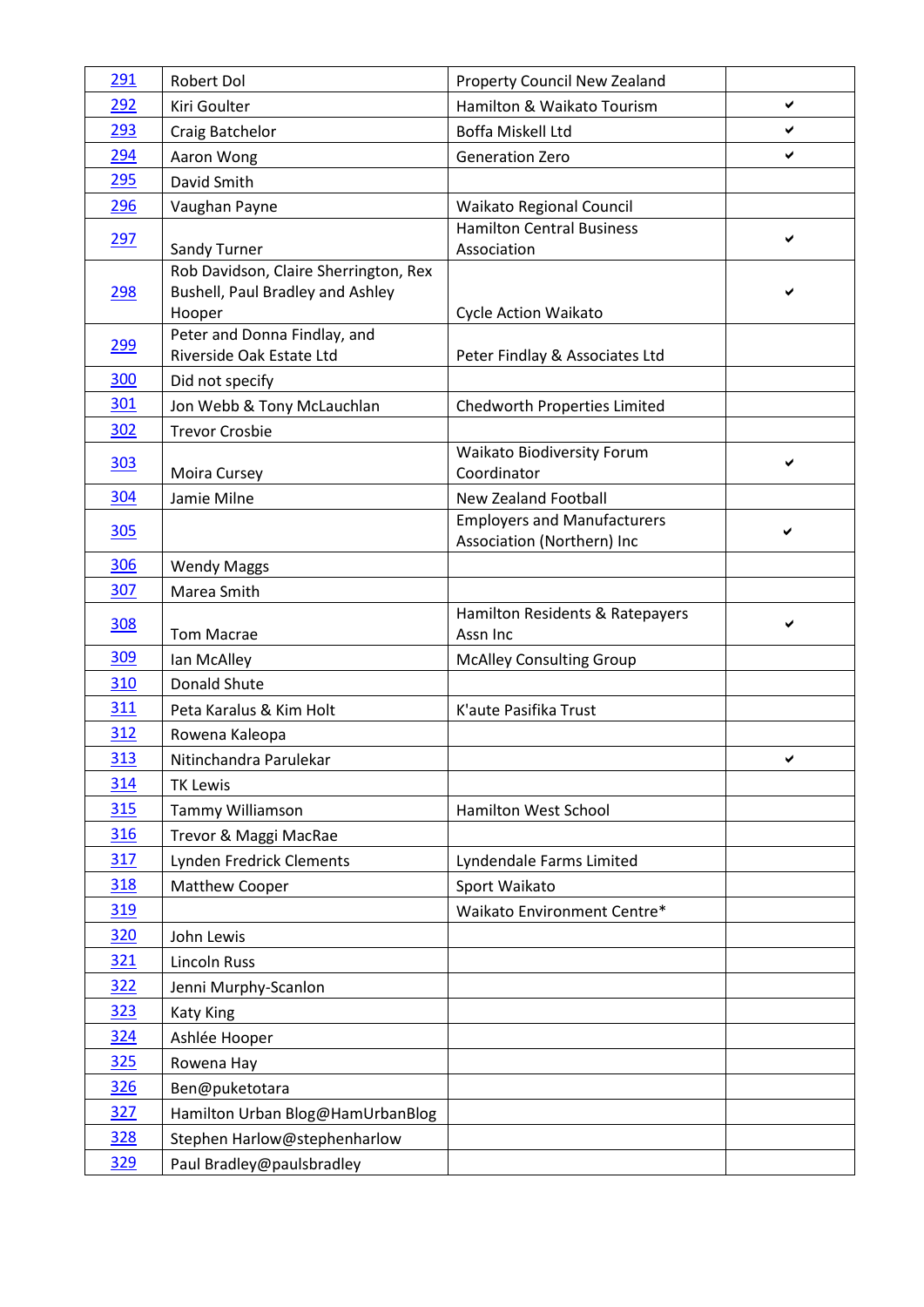| 330 | Christian Rika@CrikaRika                                                                                 |  |
|-----|----------------------------------------------------------------------------------------------------------|--|
| 331 | Cheezy Pod@cheeseinapod                                                                                  |  |
|     | The following submissions are a standardised submissions format, organised by Generation Zero. NOTE: The |  |
|     | submissions vary slightly, with unique 'extra submission' points included.                               |  |
| 332 | Regan Johnston                                                                                           |  |
| 333 | Peter Brough                                                                                             |  |
| 334 | Hyekyung Yoo                                                                                             |  |
| 335 | Leonie Woutersen                                                                                         |  |
| 336 | Tania Ashman                                                                                             |  |
| 337 | <b>Milton Markose</b>                                                                                    |  |
| 338 | Athena Chambers                                                                                          |  |
| 339 | Gawain Maunder                                                                                           |  |
| 340 | Layton Aplin                                                                                             |  |
| 341 | Andre Duijnmayer                                                                                         |  |
| 342 | Fal Howe                                                                                                 |  |
| 343 | Ashley Hooper                                                                                            |  |
| 344 | Isobel Gibson                                                                                            |  |
| 345 | Fal Howe                                                                                                 |  |
| 346 | Sian Lancaster                                                                                           |  |
| 347 | Nikki Clarke                                                                                             |  |
| 348 | Stefan Hadfield                                                                                          |  |
| 349 | Duncan Barnard                                                                                           |  |
| 350 | Peter Karl                                                                                               |  |
| 351 | <b>Greer Tanner-Dempsey</b>                                                                              |  |
| 352 | Geoff Kreegher                                                                                           |  |
| 353 | <b>Adrienne Grant</b>                                                                                    |  |
| 354 | Michael Cosgrove                                                                                         |  |
| 355 | Johannes Andersen                                                                                        |  |
| 356 | Danii Kennedy                                                                                            |  |
| 357 | Jeffery Hawkes                                                                                           |  |
| 358 | James Chapman                                                                                            |  |
| 359 | Mike Brown                                                                                               |  |
| 360 | Mark Butterworth                                                                                         |  |
| 361 | Jo Peart                                                                                                 |  |
| 362 | <b>Tan Miller</b>                                                                                        |  |
| 363 | John Leathwick                                                                                           |  |
| 364 | Dianne Browne                                                                                            |  |
| 365 | Alastair Hart                                                                                            |  |
| 366 | Daphne Bell                                                                                              |  |
| 367 | Angela Simpson                                                                                           |  |
| 368 | Claire Sherrington                                                                                       |  |
| 369 | Steph Scherger                                                                                           |  |
| 370 | Kent Watkins                                                                                             |  |
| 371 | John Boyles                                                                                              |  |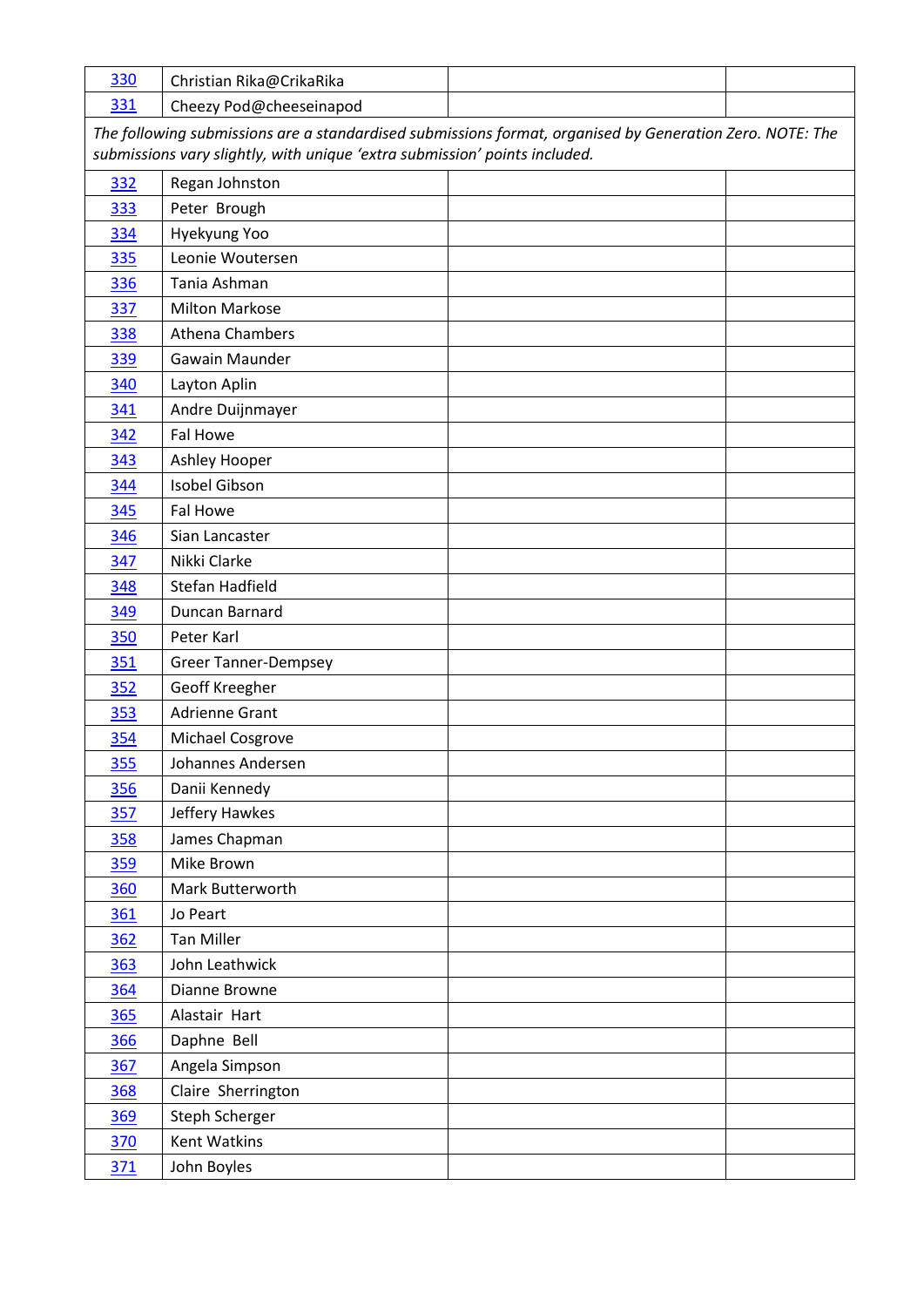| 372        | Ra Carlson             |  |
|------------|------------------------|--|
| 373        | Lisa Hayes             |  |
| 374        | Brant Were             |  |
| 375        | John Hubner            |  |
| 376        | Matthew Joils          |  |
| 377        | Debbie Futter          |  |
| 378        | Douglas Bridge         |  |
| 379        | David Calder           |  |
| 380        | <b>Steve JONES</b>     |  |
| 381        | Belinda Wheaton        |  |
| 382        | Constanza Lledo        |  |
| <u>383</u> | Eileen Hughes          |  |
| 384        | ANNE GRACE             |  |
| 385        | Felipe Bravo           |  |
| 386        | Nick Hooper            |  |
| 387        | Micheal Kean           |  |
| 388        | Kristina Jessup        |  |
| 389        | Joe McQuillan          |  |
| 390        | Michael Horgan         |  |
| 391        | Jonathan Peart         |  |
| 392        | Tina Van Duijn         |  |
| 393        | Hamish Crocket         |  |
| 394        | <b>Matt Driller</b>    |  |
| 395        | lisahunter             |  |
| 396        | David Marris           |  |
| 397        | Chris Alley            |  |
| <b>398</b> | <b>Andrew Shanks</b>   |  |
| <u>399</u> | Aroha Te Tai-Dempsey   |  |
| 400        | Naomi Crawford         |  |
| 401        | Robert Rinehart        |  |
| 402        | elke Emerald           |  |
| 403        | Leanne Allen           |  |
| 404        | Jessica Carter         |  |
| 405        | Helena Hay             |  |
| 406        | Wanetta Sayer          |  |
| 407        | Emily Byron-Brodie     |  |
| <b>408</b> | Kit Derewlany          |  |
| 409        | Nicole Wallace         |  |
| 410        | Craig Wills            |  |
| 411        | Frances Letford        |  |
| 412        | David Crawford         |  |
| 413        | Merilyn Manley-Harris  |  |
| 414        | Jacques Charroy        |  |
| 415        | Akanksha Munshi-Kurian |  |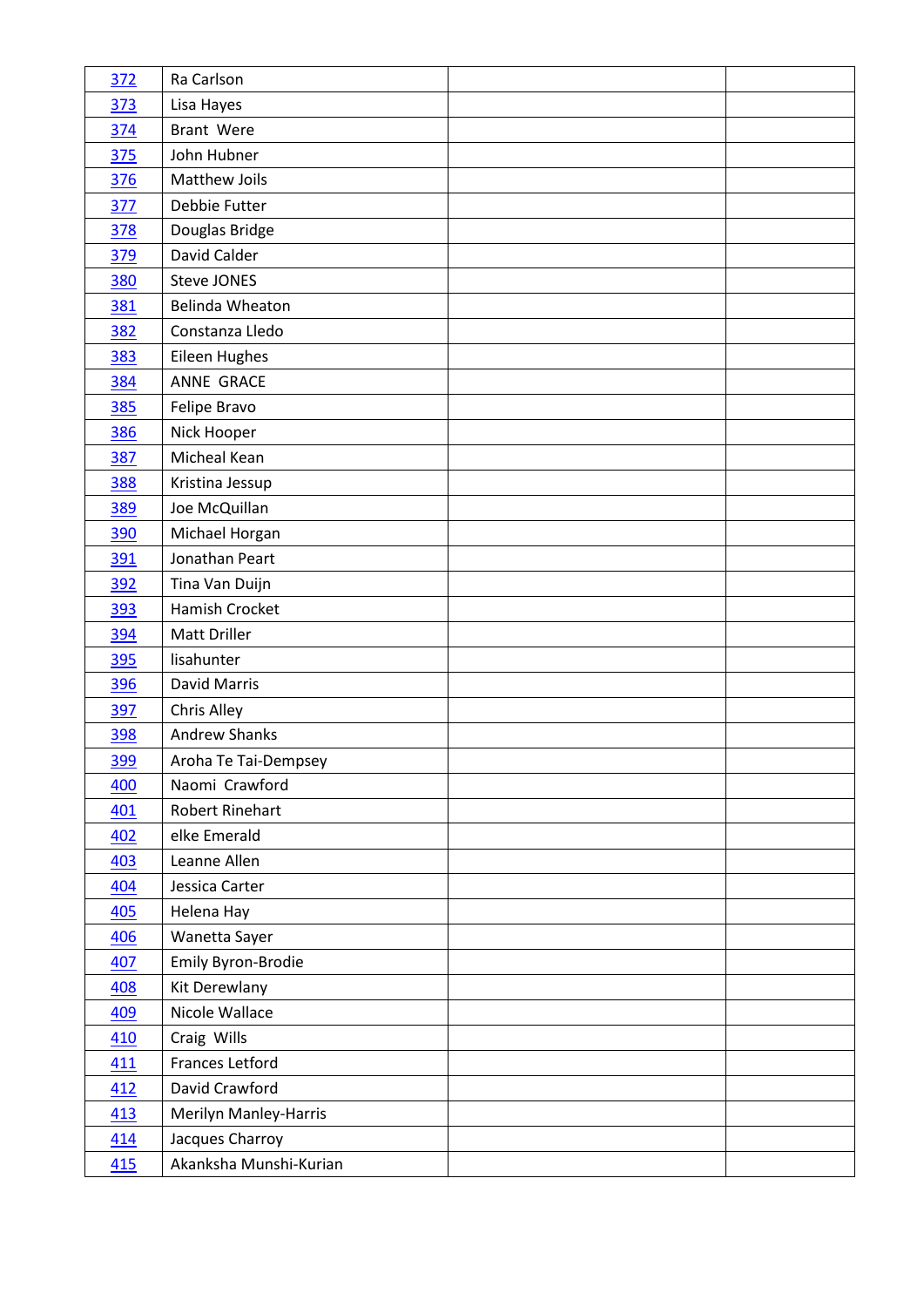| 416        | Sneha Chatterjee       |  |
|------------|------------------------|--|
| 417        | <b>Robert Pulling</b>  |  |
| 418        | Mitchell Budd          |  |
| 419        | Chris O'Halloran       |  |
| 420        | Paula Marx             |  |
| 421        | Rocky Maeva            |  |
| 422        | Courtney Lynch         |  |
| 423        | Lisa Lamberton         |  |
| 424        | Joanne Burr            |  |
| 425        | Christopher Hamilton   |  |
| 426        | Martina Fedeli         |  |
| 427        | Josephine Lander       |  |
| 428        | Casey Stokes           |  |
| 429        | Joanne Williams        |  |
| 430        | Laura Dawson           |  |
| 431        | Kim Jansen             |  |
| 432        | Lynette Wilson         |  |
| 433        | Leanne Appleton        |  |
| 434        | Allison Pitts-brown    |  |
| 435        | Anna Dawson            |  |
| 436        | Maree Samson           |  |
| 437        | Debbie Goodwin         |  |
| 438        | Moses Simpson          |  |
| 439        | Lou Gallagher          |  |
| 440        | Paul Webber            |  |
| 441        | Reuben Austin          |  |
| 442        | <b>Francis Garrity</b> |  |
| <u>443</u> | Stu Meads              |  |
| 444        | Freya Turner           |  |
| 445        | Neil Tolan             |  |
| <u>446</u> | <b>Isaac Sewell</b>    |  |
| 447        | Jamie Miller           |  |
| 448        | David Searle           |  |
| 449        | Kate McKegg            |  |
| 450        | Marjolein Volker       |  |
| 451        | Hallam Woolfrey        |  |
| <u>452</u> | <b>Tim Pearson</b>     |  |
| 453        | Charlotte Pearsall     |  |
| 454        | stephen bradford       |  |
| 455        | Leigh Barrett          |  |
| 456        | Jennifer Spark         |  |
| 457        | <b>Steven Dobbs</b>    |  |
| <b>458</b> | <b>Tim Ellis</b>       |  |
| <u>459</u> | Kim Elswood            |  |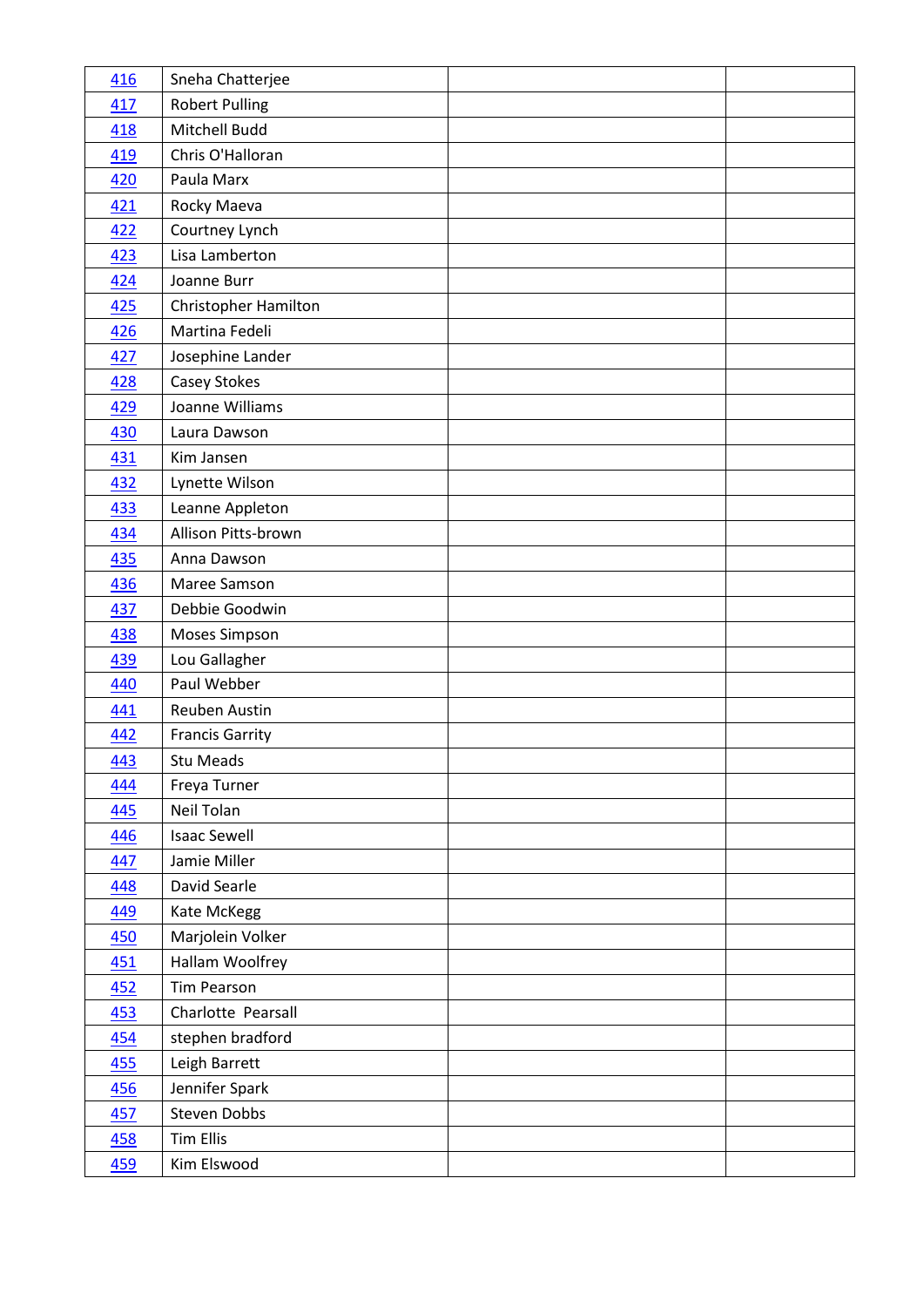| 460        | Debra Brockelsby      |  |
|------------|-----------------------|--|
| 461        | Jason McLeish         |  |
| 462        | Jacqui Irwin          |  |
| 463        | Monica Conlon         |  |
| 464        | Rosina Howe           |  |
| 465        | Anita Pearson         |  |
| 466        | Dave Spooner          |  |
| 467        | <b>Geoff Mist</b>     |  |
| 468        | Cathy Davidson        |  |
| 469        | Javier Reinoso        |  |
| 470        | Beth Pearsall         |  |
| 471        | Jess Ellis            |  |
| 472        | Dan Webster           |  |
| 473        | Alex Teng             |  |
| 474        | Julie Oliver          |  |
| 475        | <b>Andrew Shanks</b>  |  |
| 476        | Glenn Climo           |  |
| 477        | Amy Cullen            |  |
| 478        | Drew Bromwich         |  |
| 479        | Nathn Limmer          |  |
| 480        | Joe Dutton            |  |
| 481        | <b>Helen Dutton</b>   |  |
| <u>482</u> | <b>Ben Walters</b>    |  |
| 483        | <b>Nick Dutton</b>    |  |
| 484        | Sarah Bodley-Davies   |  |
| 485        | <b>Bevan Cross</b>    |  |
| 486        | Paul Nelson           |  |
| <u>487</u> | Marea Smith           |  |
| 488        | Annetta Tegel         |  |
| 489        | Peter Bos             |  |
| 490        | Manon Cellier         |  |
| 491        | Colin Lawson          |  |
| 492        | Samuel Shaw           |  |
| 493        | Anna Fairley          |  |
| 494        | Terrina Helliwell     |  |
| 495        | Michael Beere         |  |
| 496        | Juan Martinez         |  |
| 497        | Matthew Lord          |  |
| 498        | Donna Palmer          |  |
| 499        | Tadeas Mejdr          |  |
| 500        | Roz Chadwick          |  |
| 501        | Kathleen Bruce        |  |
| 502        | <b>Grant Saxton</b>   |  |
| 503        | <b>Heather Varley</b> |  |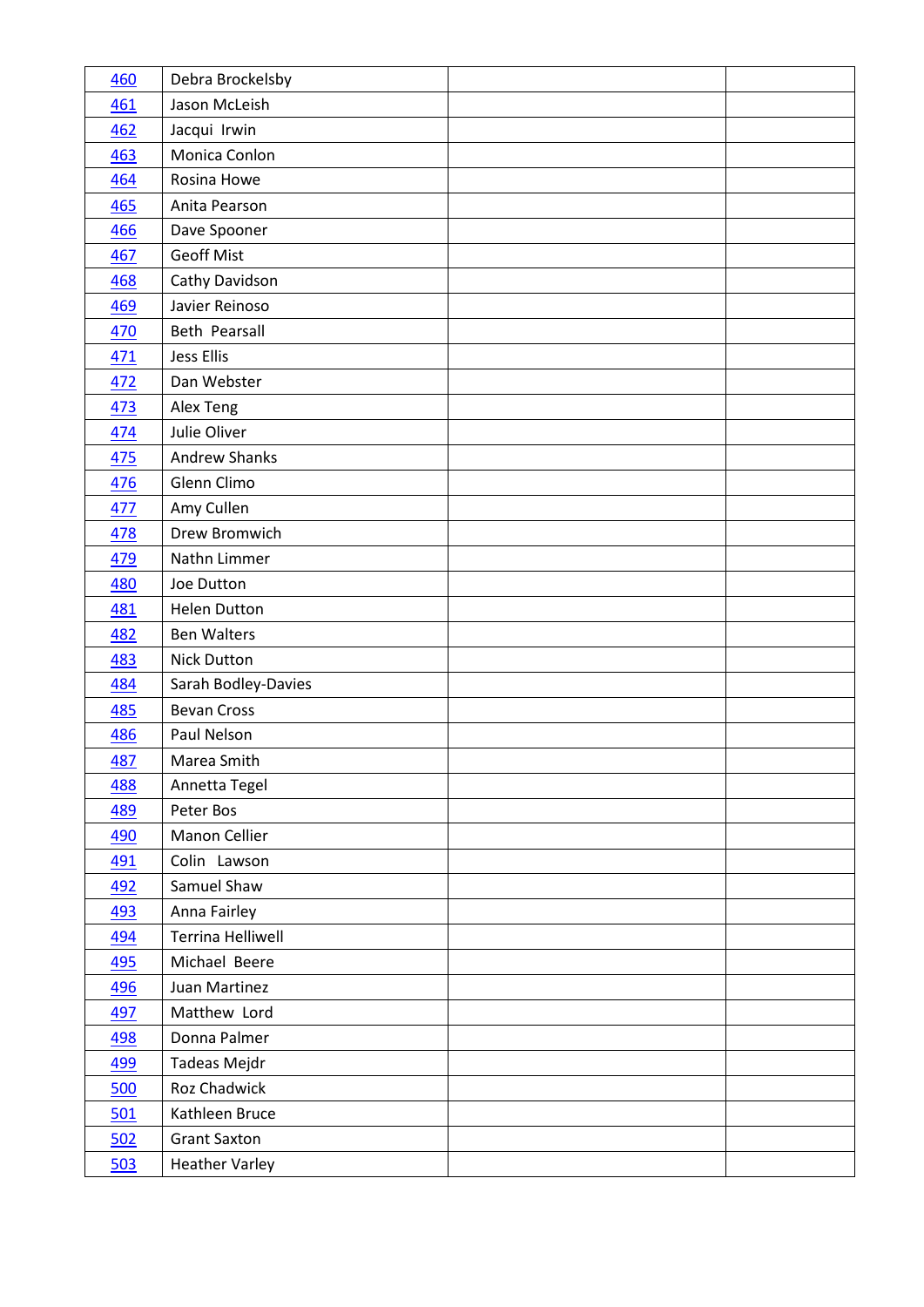| 504        | Lyn Peterken           |  |
|------------|------------------------|--|
| 505        | Bjarne Frederiksen     |  |
| 506        | Verityg Green          |  |
| 507        | <b>Gail Forbes</b>     |  |
| 508        | Jeremy Presbury        |  |
| 509        | Leshaan Tutty          |  |
| 510        | Catherine McCarthy     |  |
| 511        | <b>ADRIANO DOHLIN</b>  |  |
| 512        | <b>Anthony Morse</b>   |  |
| 513        | Sarah Nelson           |  |
| 514        | <b>Richard Nelson</b>  |  |
| 515        | Ashiley Sycamore       |  |
| 516        | <b>Cameron McPhail</b> |  |
| 517        | Roger Smith            |  |
| 518        | Dorothy Oliver         |  |
| 519        | Eamonn Walsh           |  |
| 520        | Joseph Graddy          |  |
| 521        | Clay Regas             |  |
| 522        | Gail Blackwell         |  |
| 523        | Teresa Baker           |  |
| 524        | Briar McGowan          |  |
| 525        | Katherine Kabala       |  |
| 526        | Michael Head           |  |
| 527        | Nick Keenan            |  |
| 528        | Joshua Brungar         |  |
| 529        | Zara Hamilton          |  |
| 530        | Sally Harper           |  |
| <u>531</u> | Steven Steele          |  |
| 532        | Kerry Sturgeon         |  |
| 533        | David Sweeney          |  |
| 534        | Vanessa Mace           |  |
| 535        | Megan Davies           |  |
| 536        | Phillip Guthrie        |  |
| <b>537</b> | Margaret holdaway      |  |
| 538        | <b>Malcolm Yeates</b>  |  |
| 539        | Gian Basagre           |  |
| 540        | Matthew Dooley         |  |
| 541        | Marqcus Holdaway       |  |
| 542        | Toni-Elizabeth Green   |  |
| 543        | Anna Farrow            |  |
| 544        | Maria Eaton            |  |
| 545        | <b>Grant Hay</b>       |  |
| 546        | <b>Andy Collins</b>    |  |
| 547        | Roberta Lean           |  |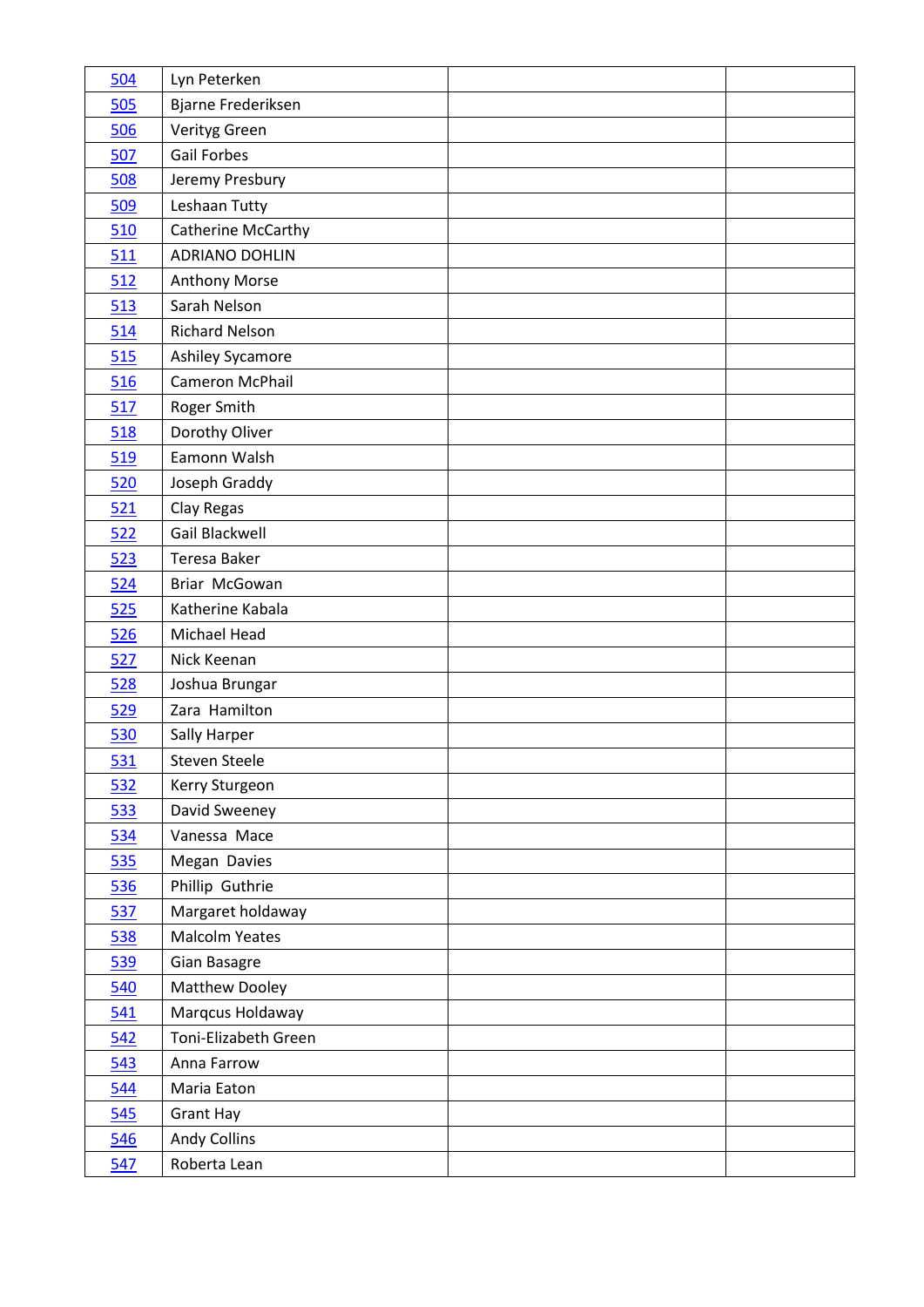| 548        | Alicia Merz             |  |
|------------|-------------------------|--|
| 549        | Christina Hanna         |  |
| 550        | Wendy Hay               |  |
| 551        | <b>Brent Morris</b>     |  |
| 552        | Joel Gilmore            |  |
| 553        | Celia Grace             |  |
| 554        | David Bevan             |  |
| 555        | <b>Marion Tahana</b>    |  |
| 556        | Tania Bryant            |  |
| 557        | Rose Black              |  |
| 558        | David Smith             |  |
| 559        | Kate Powell             |  |
| 560        | Karl Bayly              |  |
| 561        | Kathryn Duggan          |  |
| 562        | <b>Warwick Mills</b>    |  |
| 563        | Kathryn Duggan          |  |
| 564        | Amanda Stewart          |  |
| 565        | Nathan Bramwell         |  |
| 566        | Katie Deare             |  |
| 567        | Keeley Clayton          |  |
| 568        | Samuel Willoughby       |  |
| 569        | Jessica Bromell         |  |
| 570        | Nick Pak                |  |
| 571        | Gerard Kelly            |  |
| 572        | Aaron Wong              |  |
|            |                         |  |
| 573        | Natalie Thomson         |  |
| 574        | John Bilsborrow         |  |
| 575        | Letitia Hardy           |  |
| 576        | Arlin Randell           |  |
| 577        | Jim Mcmurray            |  |
| 578        | Izzy Bensaad            |  |
| 579        | <b>Tee Walker</b>       |  |
| 580        | Michelle Macaskill      |  |
| 581        | Derek Spicer            |  |
| 582        | Warwick Marshall        |  |
| <u>583</u> | Gregory Locke           |  |
| 584        | <b>Holly Ferris</b>     |  |
| 585        | Abiy Van der westhuizen |  |
| 586        | Jemima Brindle          |  |
| 587        | David Woodcock          |  |
| 588        | Ingrid Jones            |  |
| 589        | Amanda Oakley           |  |
| 590        | <b>Colette Keats</b>    |  |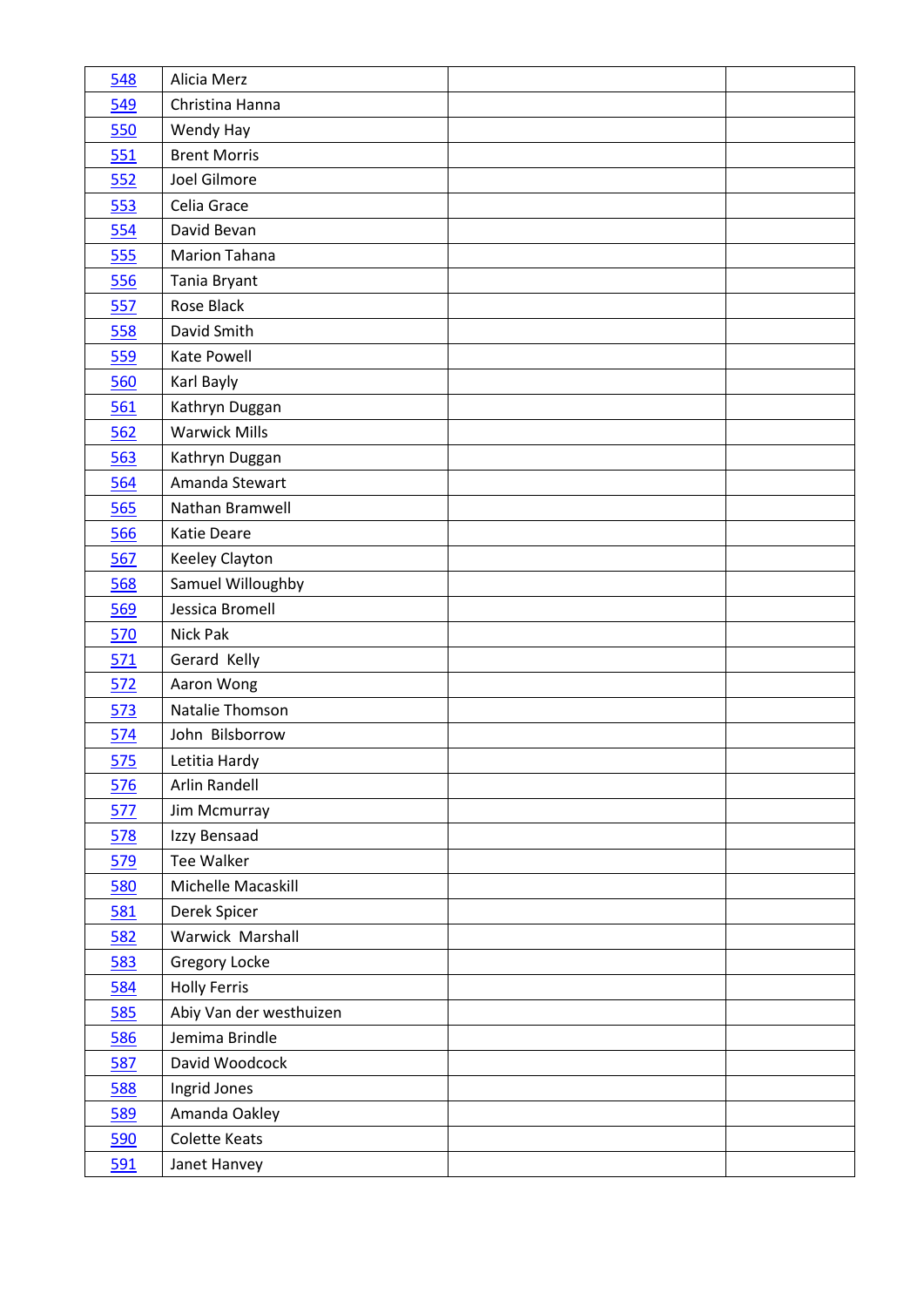| 592 | David Gandar              |  |
|-----|---------------------------|--|
| 593 | <b>Emily Oakley</b>       |  |
| 594 | Julia Ormond              |  |
| 595 | Sarah Ninnes              |  |
| 596 | Daniel Parkinson          |  |
| 597 | David Jones               |  |
| 598 | Anne Bell                 |  |
| 599 | Veronica Kampman          |  |
| 600 | <b>Michael Elrick</b>     |  |
| 601 | Tracey Widdup             |  |
| 602 | Peter Grantham            |  |
| 603 | Chloe Brunton             |  |
| 604 | John Grace                |  |
| 605 | Will Fenton               |  |
| 606 | <b>Melanie Matthews</b>   |  |
| 607 | Keiran MacLachlan         |  |
| 608 | Robert Moore              |  |
| 609 | Alex Johnston             |  |
| 610 | Hugh McGuire              |  |
| 611 | Ari Pfeiffenberger        |  |
| 612 | Nicky Morgan              |  |
| 613 | <b>Bridgette McDonald</b> |  |
| 614 | <b>Mark Ewing</b>         |  |
| 615 | <b>Alison Ewing</b>       |  |
| 616 | Steve Ferguson            |  |
| 617 | Kerry Palmer              |  |
| 618 | Rosalee Jenkin            |  |
| 619 | Laura Binns               |  |
| 620 | mike buckley              |  |
| 621 | Lauren Blackwell          |  |
| 622 | <b>Erin Furness</b>       |  |
| 623 | Kim Cotter                |  |
| 624 | Charlotte Belsham         |  |
| 625 | Reina Sutton              |  |
| 626 | Kay Humble                |  |
| 627 | Anthony Larivee           |  |
| 628 | Ian Lewis                 |  |
| 629 | Chris Tobin               |  |
| 630 | Karen Jensen              |  |
| 631 | <b>Tracey Morgan</b>      |  |
| 632 | Paul Kelleher             |  |
| 633 | <b>Stephen Harlow</b>     |  |
| 634 | <b>Kay Young</b>          |  |
| 635 | <b>Troy Williams</b>      |  |